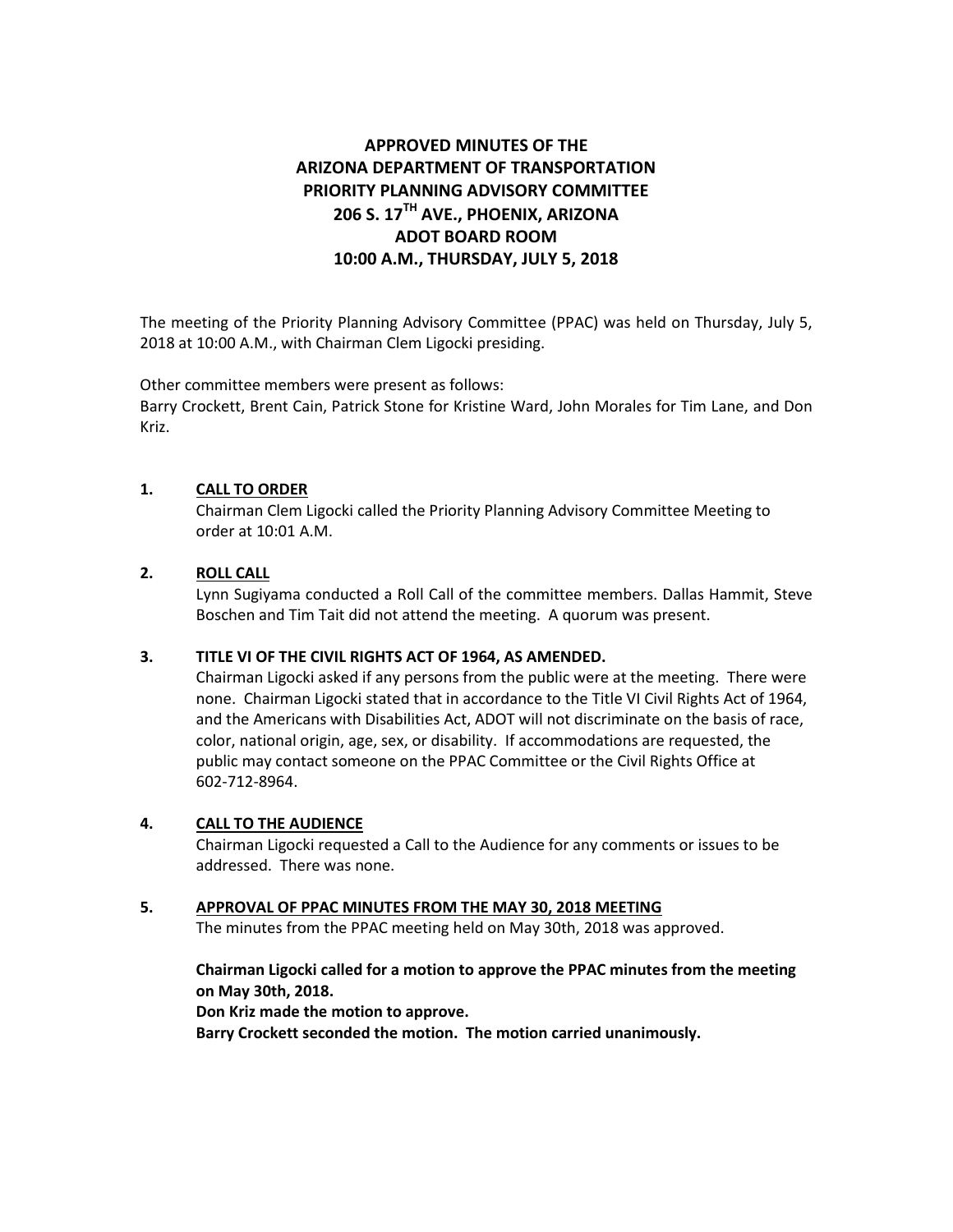### **6. PROGRAM MONITORING REPORT**

**The Monitoring Report was given to the Committee members. No questions were raised.** 

FY 2019 – 2023 Transportation Facilities Construction Program – New Projects Discussion and Possible Action

#### **Susan Anderson presented Item 7-a.**

Item 7-a. ROUTE NO: 101L @ MP 1.2 Page COUNTY: Maricopa DISTRICT: Central SCHEDULE: New Project Request SECTION: SR 101L Mobility Project TYPE OF WORK: Model Deployment of Advanced Transportation Technologies ADVERTISEMENT DATE: 8/31/2018 PROGRAM AMOUNT: New Project PROJECT MANAGER: Susan Anderson PROJECT: M696601X, ADOT TIP 100375 REQUESTED ACTION: Establish New Project

**NEW PROGRAM AMOUNT:**  $\frac{1}{2}$  12,000,000

**Chairman Ligocki called for a motion to approve Item 7-a. Brent Cain made the motion to approve. Patrick Stone seconded the motion. The motion carried unanimously.**

**Discussion followed that the PPAC Agenda has a new format. Revisions to the Agenda will be made for the State Transportation Board Meeting on July 20th. PPAC Agenda will be revised for more detail.**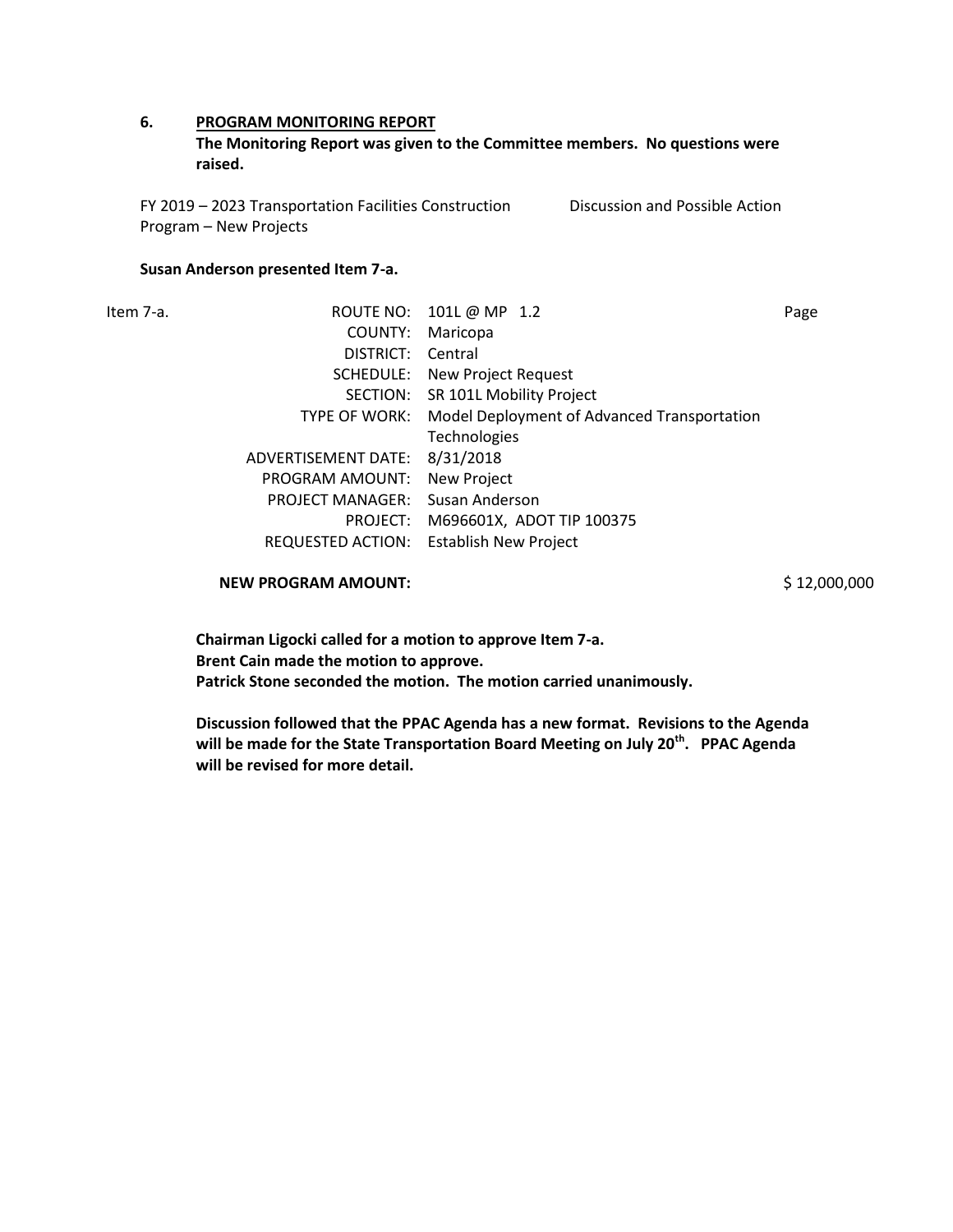#### **Tafwachi Katapa presented Item 7-b.**

| Item 7-b.                   |          | ROUTE NO: 1-17 @ MP 208.5                                 | Page      |
|-----------------------------|----------|-----------------------------------------------------------|-----------|
|                             | COUNTY:  | Maricopa                                                  |           |
|                             |          | DISTRICT: Central                                         |           |
|                             |          | <b>SCHEDULE:</b> New Project Request                      |           |
|                             |          | SECTION: Peoria Ave - Greenway Rd                         |           |
|                             |          | TYPE OF WORK: Right of Way                                |           |
| PROGRAM AMOUNT: New Project |          |                                                           |           |
| <b>PROJECT MANAGER:</b>     |          | Tafwachi Katapa                                           |           |
|                             | PROJECT: | F015501R, Item #9155, ADOT TIP 100382                     |           |
|                             |          | REQUESTED ACTION: Establish the R/W subphase              |           |
| <b>NEW PROGRAM AMOUNT:</b>  |          |                                                           | \$124,000 |
|                             |          | Chairman Ligocki called for a motion to approve Item 7-b. |           |

**Chairman Ligocki called for a motion to approve Item 7-b. Patrick Stone made the motion to approve. Brent Cain seconded the motion. The motion carried unanimously.**

**Discussion followed that this project is contingent upon the approval by the MAG Regional Council Meeting scheduled August 29, 2018.** 

#### **Tafwachi Katapa presented Item 7-c.**

| Item 7-c. |                                  | <b>COUNTY: Santa Cruz</b>                              | Page |
|-----------|----------------------------------|--------------------------------------------------------|------|
|           |                                  | DISTRICT: Southcentral                                 |      |
|           |                                  | <b>SCHEDULE:</b> New Project Request                   |      |
|           |                                  | SECTION: River Rd and Pendleton Dr, Santa Cruz         |      |
|           |                                  | TYPE OF WORK: Shoulder Widening, Signing and Striping, |      |
|           |                                  | Intersection Improvement                               |      |
|           | PROGRAM AMOUNT: New Project      |                                                        |      |
|           | PROJECT MANAGER: Tafwachi Katapa |                                                        |      |
|           |                                  | PROJECT: SH53301C, ADOT TIP 100376                     |      |
|           |                                  | REQUESTED ACTION: Establish new project.               |      |
|           |                                  |                                                        |      |

**NEW PROGRAM AMOUNT:**  $$2,805,000$ 

**Chairman Ligocki called for a motion to approve Item 7-c. Patrick Stone made the motion to approve. Barry Crockett seconded the motion. The motion carried unanimously.**